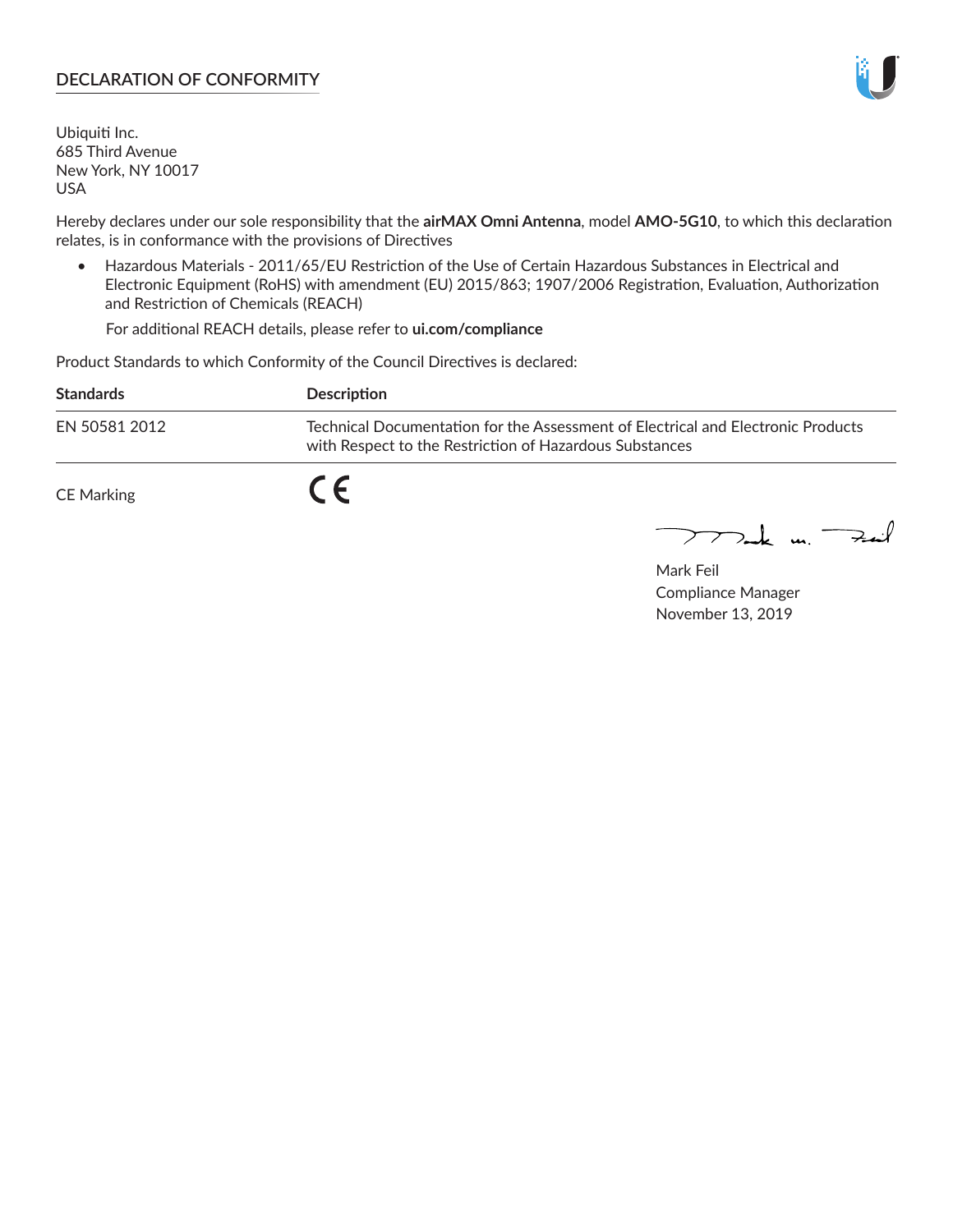# **DECLARATION OF CONFORMITY**



## **български** [Bulgarian]

С настоящото UBIQUITI декларира, че това устройство AMO-5G10 отговаря на основните изисквания и други приложими разпоредби на Директива 2011/65/ЕС с изменение (ЕС) 2015/863.

## **Hrvatski** [Croatian]

Tvrtka UBIQUITI ovim putem izjavljuje da je ovaj uređaj AMO-5G10 u skladu s osnovnim zahtjevima i ostalim bitnim odredbama direktiva 2011/65/EU i dopunom (EU) 2015/863.

# **Čeština** [Czech]

Společnost UBIQUITI tímto prohlašuje, že zařízení AMO-5G10 splňuje základní požadavky a jiné související podmínky směrnice 2011/65/EU a dodatku (EU) 2015/863.

### **Dansk** [Danish]

Hermed erklærer UBIQUITI, at denne AMO-5G10-enhed overholder de essentielle krav og andre relevante bestemmelser i direktivet 2011/65/EU med tillæg (EU) 2015/863.

### **Nederlands** [Dutch]

UBIQUITI verklaart hierbij dat dit AMO-5G10-apparaat voldoet aan de essentiële vereisten en andere relevante voorwaarden uit de Europese richtlijn 2011/65/EU en gedelegeerde richtlijn (EU) 2015/863.

#### **English**

Hereby, UBIQUITI, declares that this AMO-5G10 device, is in compliance with the essential requirements and other relevant provisions of Directive 2011/65/EU with amendment (EU) 2015/863.

### **Eesti keel** [Estonian]

Käesolevaga kinnitab UBIQUITI, et antud AMO-5G10 seade vastab direktiivis 2011/65/EL välja toodud põhilistele nõuetele ning muudele asjakohastele sätetele, koos parandusega (EL) 2015/863.

## **Suomi** [Finnish]

UBIQUITI vakuuttaa täten, että tämä AMO-5G10-laite on direktiivien 2011/65/EU ja (EU) 2015/863 oleellisten vaatimusten ja muiden ehtojen mukainen.

#### **Français** [French]

Par les présentes, UBIQUITI déclare que ce dispositif AMO-5G10 est conforme aux exigences essentielles et aux autres dispositions pertinentes de la directive 2011/65/UE avec l'amendement (UE) 2015/863.

## **Deutsch** [German]

UBIQUITI erklärt hiermit, dass dieses Gerät AMO-5G10 den grundlegenden Anforderungen und anderen relevanten Bestimmungen der Richtlinien 2011/65/EU und (EU) 2015/863 entspricht.

#### **Ελληνικά** [Greek]

Δια του παρόντος η UBIQUITI δηλώνει ότι αυτή η συσκευή AMO-5G10 συμμορφώνεται με τις βασικές απαιτήσεις και άλλες σχετικές διατάξεις της Οδηγίας 2011/65/ΕΕ με την τροποποίηση (ΕΕ) 2015/863.

## **Magyar** [Hungarian]

Az UBIQUITI kijelenti, hogy a(z) AMO-5G10 számú eszköz megfelel a 2011/65/EU irányelv (EU) 2015/863. számú módosítása alapvető követelményeinek és egyéb vonatkozó rendelkezéseinek.

#### **Íslenska** [Icelandic]

UBIQUITI lýsir því hér með yfir að AMO-5G10 er í samræmi við nauðsynlegar kröfur og önnur viðeigandi ákvæði í tilskipun 2011/65/EU ásamt viðbótum í (EU) 2015/863.

#### **Italiano** [Italian]

Con la presente, UBIQUITI dichiara che il presente dispositivo AMO-5G10 è conforme ai requisiti essenziali e alle altre disposizioni pertinenti della direttiva 2011/65/UE con l'emendamento (UE) 2015/863.